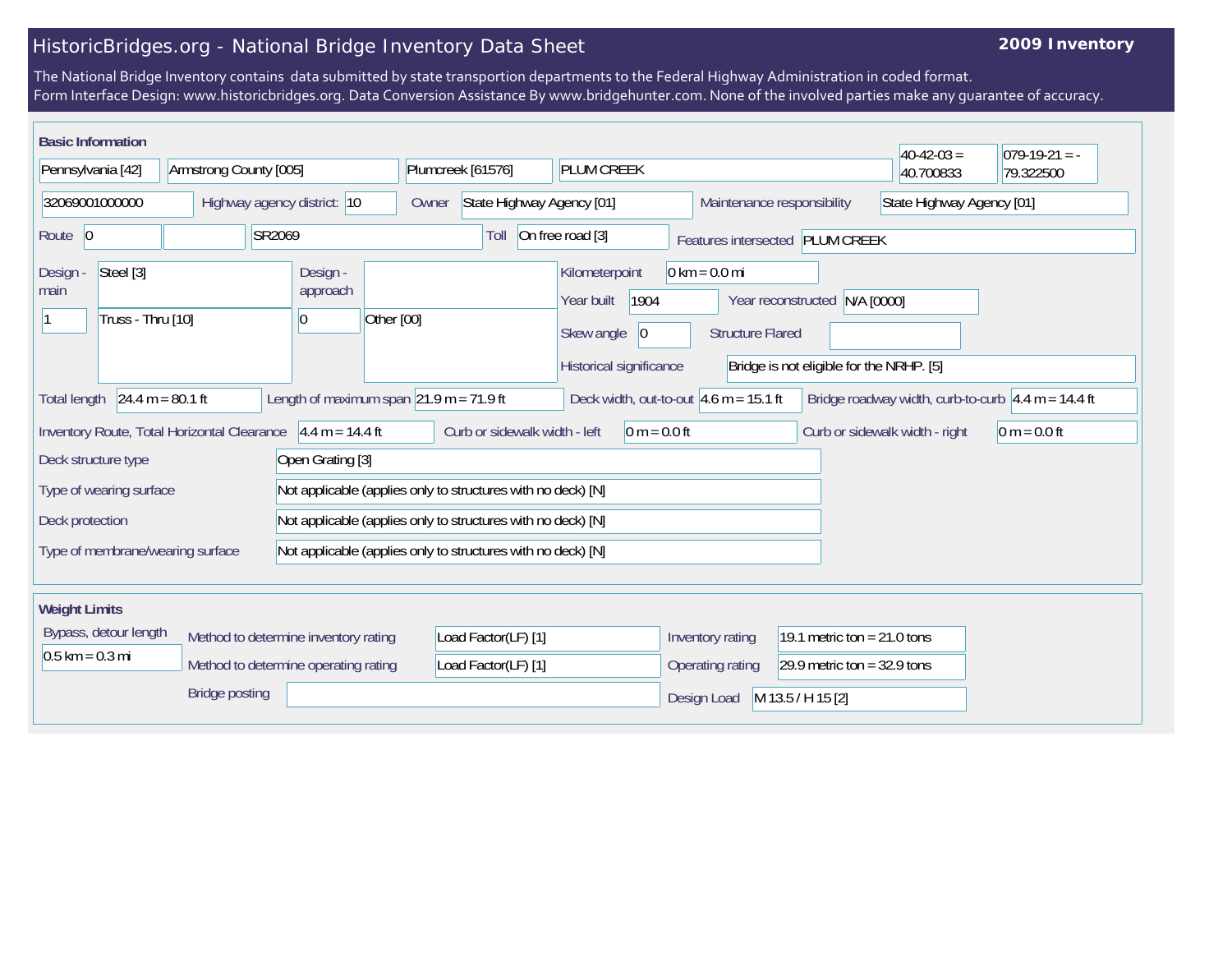| <b>Functional Details</b>                                                                                                              |                                                 |                                                              |                                                       |                |  |  |  |
|----------------------------------------------------------------------------------------------------------------------------------------|-------------------------------------------------|--------------------------------------------------------------|-------------------------------------------------------|----------------|--|--|--|
| 153<br>Average daily truck traffi  9<br>Average Daily Traffic                                                                          | Year 2009<br>%                                  | 75<br>Future average daily traffic                           | 2021<br>Year                                          |                |  |  |  |
| Road classification<br>Local (Rural) [09]                                                                                              | Lanes on structure 1                            |                                                              | Approach roadway width                                | $3 m = 9.8 ft$ |  |  |  |
| Type of service on bridge Highway [1]                                                                                                  |                                                 | Direction of traffic One lane bridge for 2 - way traffic [3] | Bridge median                                         |                |  |  |  |
| Parallel structure designation<br>No parallel structure exists. [N]                                                                    |                                                 |                                                              |                                                       |                |  |  |  |
| Type of service under bridge<br>Waterway [5]                                                                                           | Lanes under structure<br>$\vert 0 \vert$        | Navigation control                                           |                                                       |                |  |  |  |
| Navigation vertical clearanc<br>$0 = N/A$                                                                                              |                                                 | Navigation horizontal clearance $ 0 = N/A$                   |                                                       |                |  |  |  |
| Minimum vertical clearance over bridge roadway<br>$10 m = 32.8 ft$<br>Minimum navigation vertical clearance, vertical lift bridge      |                                                 |                                                              |                                                       |                |  |  |  |
| Minimum lateral underclearance reference feature Feature not a highway or railroad [N]                                                 |                                                 |                                                              |                                                       |                |  |  |  |
| Minimum lateral underclearance on left $0 = N/A$<br>Minimum lateral underclearance on right $0 = N/A$                                  |                                                 |                                                              |                                                       |                |  |  |  |
| Minimum vertical underclearance reference feature Feature not a highway or railroad [N]<br>Minimum Vertical Underclearance $ 0 = N/A $ |                                                 |                                                              |                                                       |                |  |  |  |
| Appraisal ratings - underclearances N/A [N]                                                                                            |                                                 |                                                              |                                                       |                |  |  |  |
|                                                                                                                                        |                                                 |                                                              |                                                       |                |  |  |  |
| <b>Repair and Replacement Plans</b>                                                                                                    |                                                 |                                                              |                                                       |                |  |  |  |
| Type of work to be performed                                                                                                           | Work to be done by contract [1]<br>Work done by |                                                              |                                                       |                |  |  |  |
| Replacement of bridge or other structure because of<br>substandard load carrying capacity or substantial                               | 0<br>Bridge improvement cost                    | Roadway improvement cost                                     | 0                                                     |                |  |  |  |
| bridge roadway geometry. [31]                                                                                                          | Length of structure improvement                 | $30 m = 98.4 ft$                                             | Total project cost<br>$\vert 0 \vert$                 |                |  |  |  |
|                                                                                                                                        | Year of improvement cost estimate               | 2002                                                         |                                                       |                |  |  |  |
|                                                                                                                                        | Border bridge - state                           |                                                              | Border bridge - percent responsibility of other state |                |  |  |  |
|                                                                                                                                        | Border bridge - structure number                |                                                              |                                                       |                |  |  |  |